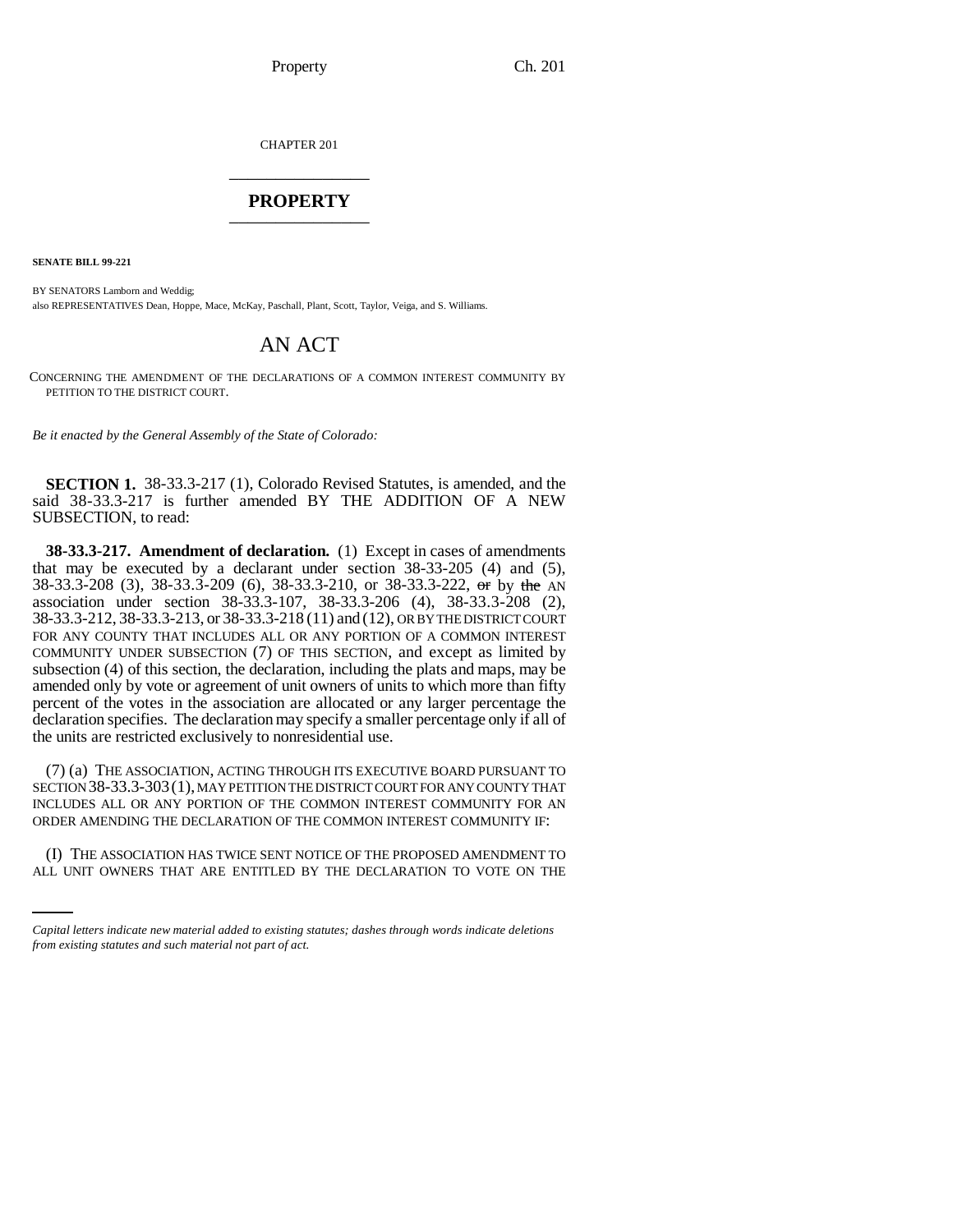## Ch. 201 Property

PROPOSED AMENDMENT OR ARE REQUIRED FOR APPROVAL OF THE PROPOSED AMENDMENT BY ANY MEANS ALLOWED PURSUANT TO THE PROVISIONS REGARDING NOTICE TO MEMBERS IN SECTIONS 7-121-402 AND 7-127-104, C.R.S., OF THE "COLORADO REVISED NONPROFIT CORPORATION ACT", ARTICLES 121 TO 137 OF TITLE 7, C.R.S.;

(II) THE ASSOCIATION HAS DISCUSSED THE PROPOSED AMENDMENT DURING AT LEAST ONE MEETING OF THE ASSOCIATION; AND

(III) UNIT OWNERS OF UNITS TO WHICH ARE ALLOCATED MORE THAN FIFTY PERCENT OF THE NUMBER OF CONSENTS, APPROVALS, OR VOTES OF THE ASSOCIATION THAT WOULD BE REQUIRED TO ADOPT THE PROPOSED AMENDMENT PURSUANT TO THE DECLARATION HAVE VOTED IN FAVOR OF THE PROPOSED AMENDMENT.

(b) A PETITION FILED PURSUANT TO PARAGRAPH (a) OF THIS SUBSECTION (7) SHALL INCLUDE:

(I) A SUMMARY OF:

(A) THE PROCEDURES AND REQUIREMENTS FOR AMENDING THE DECLARATION THAT ARE SET FORTH IN THE DECLARATION;

(B) THE PROPOSED AMENDMENT TO THE DECLARATION;

(C) THE EFFECT OF AND REASON FOR THE PROPOSED AMENDMENT, INCLUDING A STATEMENT OF THE CIRCUMSTANCES THAT MAKE THE AMENDMENT NECESSARY OR ADVISABLE;

(D) THE RESULTS OF ANY VOTE TAKEN WITH RESPECT TO THE PROPOSED AMENDMENT; AND

(E) ANY OTHER MATTERS THAT THE ASSOCIATION BELIEVES WILL BE USEFUL TO THE COURT IN DECIDING WHETHER TO GRANT THE PETITION; AND

(II) AS EXHIBITS, COPIES OF:

(A) THE DECLARATION AS ORIGINALLY RECORDED AND ANY RECORDED AMENDMENTS TO THE DECLARATION;

(B) THE TEXT OF THE PROPOSED AMENDMENT;

(C) COPIES OF ANY NOTICES SENT PURSUANT TO SUBPARAGRAPH (I) OF PARAGRAPH (a) OF THIS SUBSECTION (7); AND

(D) ANY OTHER DOCUMENTS THAT THE ASSOCIATION BELIEVES WILL BE USEFUL TO THE COURT IN DECIDING WHETHER TO GRANT THE PETITION.

(c) WITHIN THREE DAYS OF THE FILING OF THE PETITION, THE DISTRICT COURT SHALL SET A DATE FOR HEARING THE PETITION. UNLESS THE COURT FINDS THAT AN EMERGENCY REQUIRES AN IMMEDIATE HEARING, THE HEARING SHALL BE HELD NO EARLIER THAN FORTY-FIVE DAYS AND NO LATER THAN SIXTY DAYS AFTER THE DATE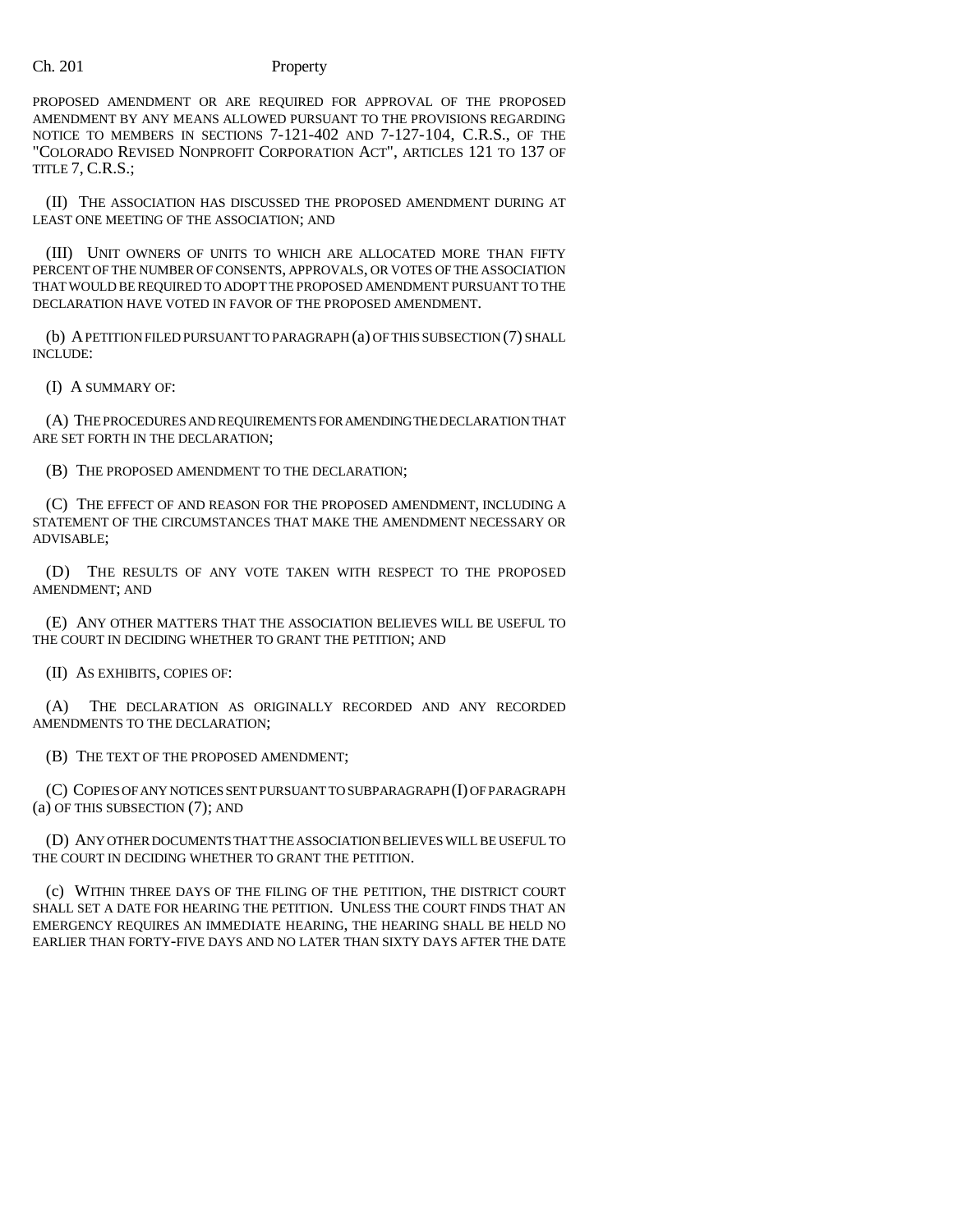THE ASSOCIATION FILED THE PETITION.

(d) NO LATER THAN TEN DAYS AFTER THE DATE FOR HEARING A PETITION IS SET PURSUANT TO PARAGRAPH (c) OF THIS SUBSECTION (7), THE ASSOCIATION SHALL:

(I) SEND NOTICE OF THE PETITION BY ANY WRITTEN MEANS ALLOWED PURSUANT TO THE PROVISIONS REGARDING NOTICE TO MEMBERS IN SECTIONS 7-121-402 AND 7-127-104, C.R.S., OF THE "COLORADO REVISED NONPROFIT CORPORATION ACT", ARTICLES 121 TO 137 OF TITLE 7,C.R.S., TO ANY UNIT OWNER, BY FIRST-CLASS MAIL, POSTAGE PREPAID OR BY HAND DELIVERY TO ANY DECLARANT, AND BY FIRST-CLASS MAIL, POSTAGE PREPAID, TO ANY LENDER THAT HOLDS A SECURITY INTEREST IN ONE OR MORE UNITS AND IS ENTITLED BY THE DECLARATION OR ANY UNDERWRITING GUIDELINES OR REQUIREMENTS OF THAT LENDER OR OF THE FEDERAL NATIONAL MORTGAGE ASSOCIATION, THE FEDERAL HOME LOAN MORTGAGE CORPORATION, THE FEDERAL HOUSING ADMINISTRATION, THE VETERANS ADMINISTRATION, OR THE GOVERNMENT NATIONAL MORTGAGE CORPORATION TO VOTE ON THE PROPOSED AMENDMENT. THE NOTICE SHALL INCLUDE:

(A) A COPY OF THE PETITION WHICH NEED NOT INCLUDE THE EXHIBITS ATTACHED TO THE ORIGINAL PETITION FILED WITH THE DISTRICT COURT;

(B) THE DATE THE DISTRICT COURT WILL HEAR THE PETITION; AND

(C) A STATEMENT THAT THE COURT MAY GRANT THE PETITION AND ORDER THE PROPOSED AMENDMENT TO THE DECLARATION UNLESS ANY DECLARANT ENTITLED BY THE DECLARATION TO VOTE ON THE PROPOSED AMENDMENT, THE FEDERAL HOUSING ADMINISTRATION, THE VETERANS ADMINISTRATION, MORE THAN THIRTY-THREE PERCENT OF THE UNIT OWNERS ENTITLED BY THE DECLARATION TO VOTE ON THE PROPOSED AMENDMENT, OR MORE THAN THIRTY-THREE PERCENT OF THE LENDERS THAT HOLD A SECURITY INTEREST IN ONE OR MORE UNITS AND ARE ENTITLED BY THE DECLARATION TO VOTE ON THE PROPOSED AMENDMENT FILE WRITTEN OBJECTIONS TO THE PROPOSED AMENDMENT WITH THE COURT PRIOR TO THE HEARING.

(II) FILE WITH THE DISTRICT COURT:

(A) A LIST OF THE NAMES AND MAILING ADDRESSES OF DECLARANTS, UNIT OWNERS, AND LENDERS THAT HOLD A SECURITY INTEREST IN ONE OR MORE UNITS AND THAT ARE ENTITLED BY THE DECLARATION TO VOTE ON THE PROPOSED AMENDMENT; AND

(B) A COPY OF THE NOTICE REQUIRED BY SUBPARAGRAPH (I) OF THIS PARAGRAPH (d).

(e) THE DISTRICT COURT SHALL GRANT THE PETITION AFTER HEARING IF IT FINDS THAT:

(I) THE ASSOCIATION HAS COMPLIED WITH ALL REQUIREMENTS OF THIS SUBSECTION (7);

(II) NO MORE THAN THIRTY-THREE PERCENT OF THE UNIT OWNERS ENTITLED BY THE DECLARATION TO VOTE ON THE PROPOSED AMENDMENT HAVE FILED WRITTEN